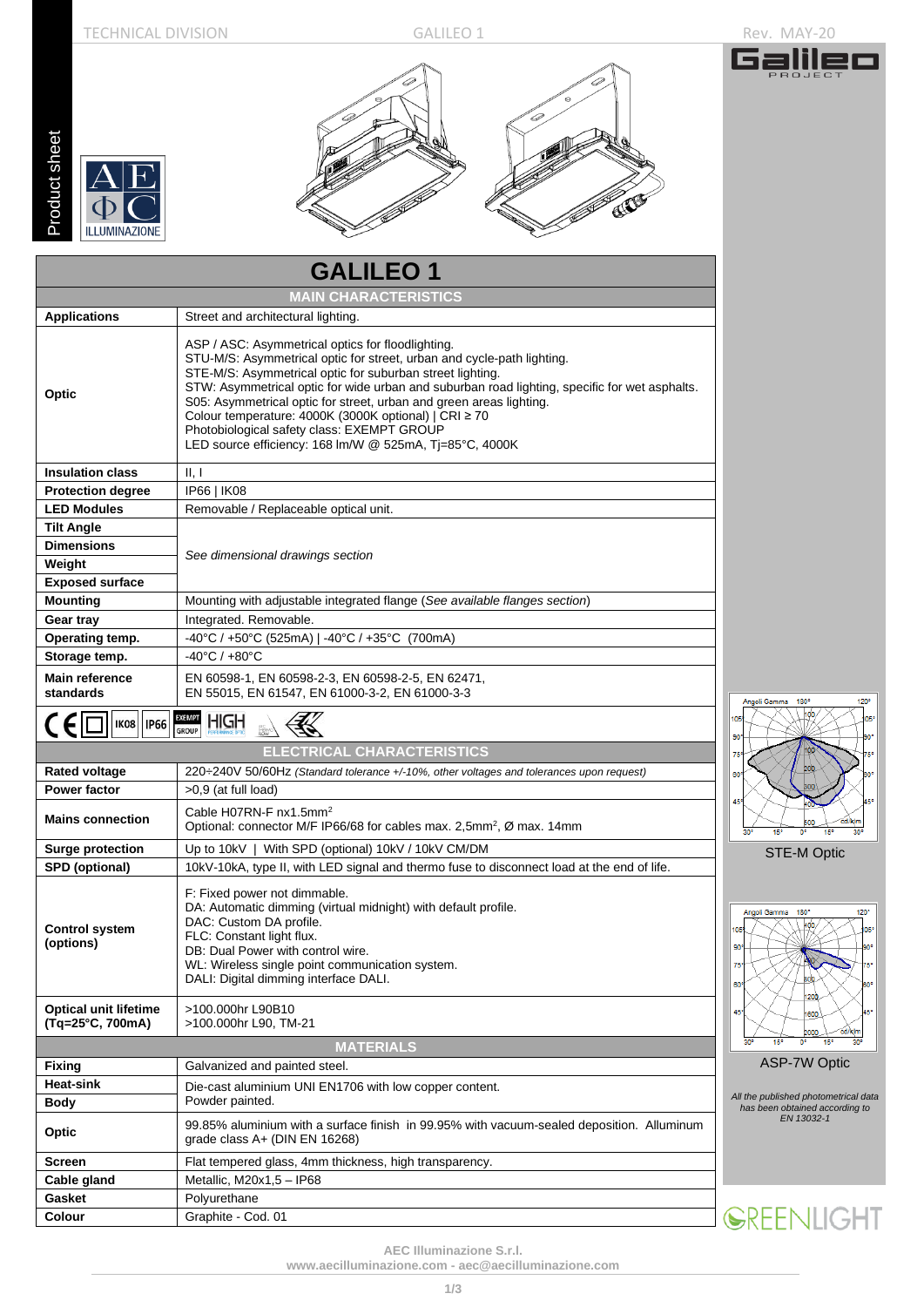#### TECHNICAL DIVISION GALILEO 1 GALILEO 1



 $310$ 

#### **GALILEO 1 1 MODULE ASP / ASC 2 MODULES STE / STU / STW / S05**

# *DIMENSIONAL DRAWINGS*

WEIGHT WITHOUT FIXING FLANGES: 4.3 kg SIDE SURFACE: 0.03 m<sup>2</sup> TOP SURFACE: 0.1 m<sup>2</sup>

 $\overline{7}$ 







# *AVAILABLE FIXING FLANGES*



**AEC Illuminazione S.r.l. [www.aecilluminazione.c](http://www.aecilluminazione./)om - [aec@aecilluminazione.com](mailto:aec@aecilluminazione.com)**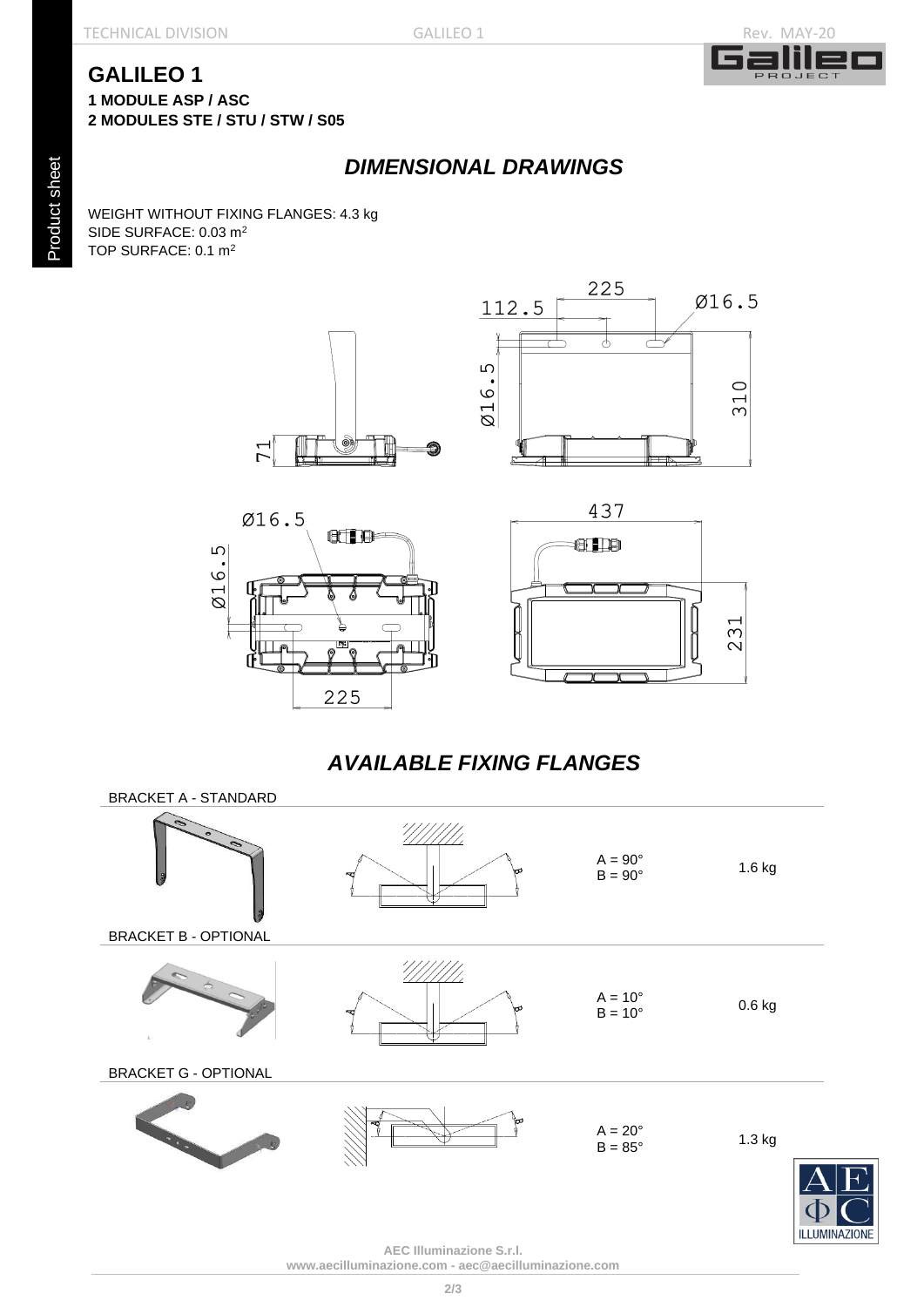TECHNICAL DIVISION GALILEO 1 GALILEO 1



#### **GALILEO 1 2 / 3 MODULE ASP / ASC**

**4 / 6 MODULES STE / STU / STW / S05**

### *DIMENSIONAL DRAWINGS*

WEIGHT WITHOUT FIXING FLANGES: 8.3 kg SIDE SURFACE: 0.06 m<sup>2</sup> TOP SURFACE: 0.1 m<sup>2</sup>









# *AVAILABLE FIXING FLANGES*



**AEC Illuminazione S.r.l. [www.aecilluminazione.c](http://www.aecilluminazione./)om - [aec@aecilluminazione.com](mailto:aec@aecilluminazione.com)**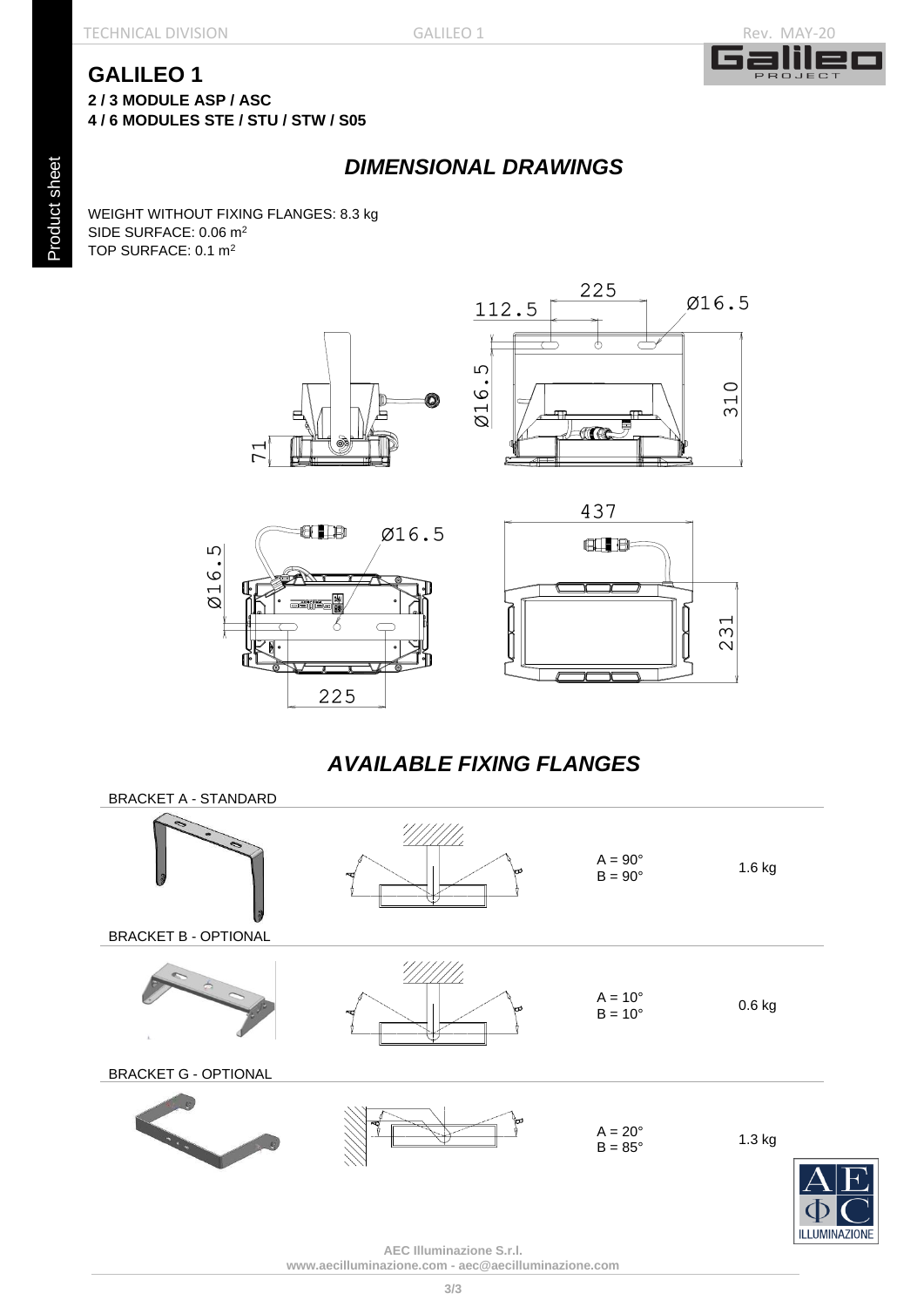

| <b>LUMINAIRE</b>       | <b>OPTIC</b>                 | <b>RATED LUMINAIRE FLUX*</b><br>(Tq=25°C, 4000K, lm) | <b>RATED LUMINAIRE</b><br>POWER*<br>(Tq=25°C, Vin=230Vac,<br>F/DA/DAC, W) | <b>LUMINAIRE</b><br><b>EFFICACY</b><br>(Tq=25°C, Im/W) | <b>RATED LED FLUX*</b><br>(Tj=85°C, 4000K, lm) | <b>RATED LED</b><br><b>POWER*</b><br>$(Tj=85^{\circ}C, W)$ |
|------------------------|------------------------------|------------------------------------------------------|---------------------------------------------------------------------------|--------------------------------------------------------|------------------------------------------------|------------------------------------------------------------|
| Galileo 1 0F2H1 4.5-2M | <b>S05</b><br>STU-M<br>STU-S | 3690                                                 | 30.5                                                                      | 120                                                    | 4368                                           | 26                                                         |
| Galileo 1 0F2H1 4.5-4M |                              | 7150                                                 | 57                                                                        | 125                                                    | 8736                                           | 52                                                         |
| Galileo 1 0F2H1 4.5-6M |                              | 11110                                                | 85                                                                        | 130                                                    | 13104                                          | 78                                                         |
| Galileo 1 0F2H1 4.7-2M | <b>S05</b>                   | 4720                                                 | 40                                                                        | 118                                                    | 5530                                           | 36                                                         |
| Galileo 1 0F2H1 4.7-4M | STU-M                        | 8990                                                 | 76                                                                        | 118                                                    | 11060                                          | 72                                                         |
| Galileo 1 0F2H1 4.7-6M | STU-S                        | 14070                                                | 114                                                                       | 123                                                    | 16590                                          | 108                                                        |
| Galileo 1 0F3 4.5-2M   | STE-M                        | 5160                                                 | 39                                                                        | 132                                                    | 5900                                           | 34                                                         |
| Galileo 1 0F3 4.5-4M   | STE-S<br><b>STW</b>          | 9950                                                 | 76                                                                        | 130                                                    | 11800                                          | 68                                                         |
| Galileo 1 0F3 4.5-6M   |                              | 15170                                                | 112                                                                       | 135                                                    | 17700                                          | 102                                                        |
| Galileo 1 0F3 4.7-2M   | STE-M                        | 6530                                                 | 52                                                                        | 125                                                    | 7470                                           | 48                                                         |
| Galileo 1 0F3 4.7-4M   | STE-S                        | 12550                                                | 102                                                                       | 123                                                    | 14940                                          | 96                                                         |
| Galileo 1 0F3 4.7-6M   | <b>STW</b>                   | 19040                                                | 150                                                                       | 126                                                    | 22410                                          | 144                                                        |
| Galileo 1 0F6 4.5-1M   | ASC-4W                       | 5120                                                 | 39                                                                        | 131                                                    | 5901                                           | 35                                                         |
| Galileo 1 0F6 4.5-2M   | ASP-4N<br>ASP-4W             | 10080                                                | 76                                                                        | 132                                                    | 11802                                          | 70                                                         |
| Galileo 1 0F6 4.5-3M   |                              | 15050                                                | 112                                                                       | 134                                                    | 17703                                          | 105                                                        |
| Galileo 1 0F6 4.7-1M   | ASC-4W<br>ASP-4N<br>ASP-4W   | 6410                                                 | 52                                                                        | 123                                                    | 7470                                           | 47                                                         |
| Galileo 1 0F6 4.7-2M   |                              | 12600                                                | 102                                                                       | 123                                                    | 14940                                          | 94                                                         |
| Galileo 1 0F6 4.7-3M   |                              | 18530                                                | 150                                                                       | 123                                                    | 22410                                          | 141                                                        |
| Galileo 1 0F6 4.5-1M   | ASC-5W                       | 5030                                                 | 39                                                                        | 128                                                    | 5901                                           | 35                                                         |
| Galileo 1 0F6 4.5-2M   | ASP-5N                       | 9900                                                 | 76                                                                        | 130                                                    | 11802                                          | 70                                                         |
| Galileo 1 0F6 4.5-3M   | ASP-5W                       | 14770                                                | 112                                                                       | 131                                                    | 17703                                          | 105                                                        |

**AEC Illuminazione S.r.l. [www.aecilluminazione.it](http://www.aecilluminazione.it/) - [aec@aecilluminazione.it](mailto:aec@aecilluminazione.it)**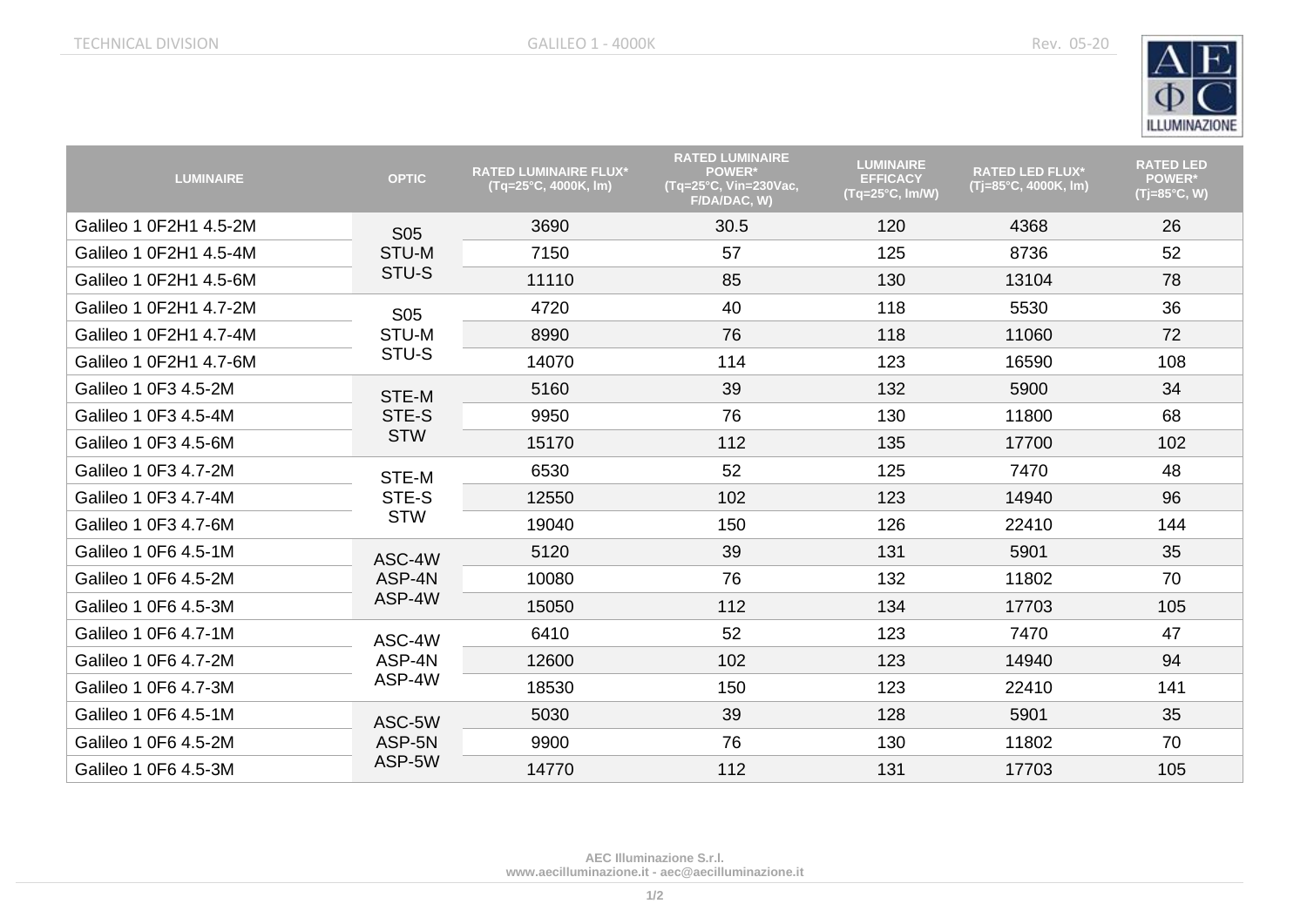

| <b>LUMINAIRE</b>     | <b>OPTIC</b>               | <b>RATED LUMINAIRE FLUX*</b><br>(Tq=25°C, 4000K, lm) | <b>RATED LUMINAIRE</b><br><b>POWER*</b><br>(Tq=25°C, Vin=230Vac,<br>F/DA/DAC, W) | <b>LUMINAIRE</b><br><b>EFFICACY</b><br>$(Tq=25^{\circ}C, Im/W)$ | <b>RATED LED FLUX*</b><br>(Tj=85°C, 4000K, lm) | <b>RATED LED</b><br><b>POWER*</b><br>$(Tj=85^{\circ}C, W)$ |
|----------------------|----------------------------|------------------------------------------------------|----------------------------------------------------------------------------------|-----------------------------------------------------------------|------------------------------------------------|------------------------------------------------------------|
| Galileo 1 0F6 4.7-1M | ASC-5W<br>ASP-5N<br>ASP-5W | 6290                                                 | 52                                                                               | 120                                                             | 7470                                           | 47                                                         |
| Galileo 1 0F6 4.7-2M |                            | 12370                                                | 102                                                                              | 121                                                             | 14940                                          | 94                                                         |
| Galileo 1 0F6 4.7-3M |                            | 18190                                                | 150                                                                              | 121                                                             | 22410                                          | 141                                                        |
| Galileo 1 0F6 4.5-1M | ASC-6W<br>ASP-6N<br>ASP-6W | 4950                                                 | 39                                                                               | 126                                                             | 5901                                           | 35                                                         |
| Galileo 1 0F6 4.5-2M |                            | 9760                                                 | 76                                                                               | 128                                                             | 11802                                          | 70                                                         |
| Galileo 1 0F6 4.5-3M |                            | 14560                                                | 112                                                                              | 130                                                             | 17703                                          | 105                                                        |
| Galileo 1 0F6 4.7-1M | ASC-6W                     | 6210                                                 | 52                                                                               | 119                                                             | 7470                                           | 47                                                         |
| Galileo 1 0F6 4.7-2M | ASP-6N<br>ASP-6W           | 12190                                                | 102                                                                              | 119                                                             | 14940                                          | 94                                                         |
| Galileo 1 0F6 4.7-3M |                            | 17920                                                | 150                                                                              | 119                                                             | 22410                                          | 141                                                        |
| Galileo 1 0F6 4.5-1M | ASC-7W<br>ASP-7N<br>ASP-7W | 4860                                                 | 39                                                                               | 124                                                             | 5901                                           | 35                                                         |
| Galileo 1 0F6 4.5-2M |                            | 9570                                                 | 76                                                                               | 125                                                             | 11802                                          | 70                                                         |
| Galileo 1 0F6 4.5-3M |                            | 14340                                                | 112                                                                              | 128                                                             | 17703                                          | 105                                                        |
| Galileo 1 0F6 4.7-1M | ASC-7W<br>ASP-7N<br>ASP-7W | 6090                                                 | 52                                                                               | 117                                                             | 7470                                           | 47                                                         |
| Galileo 1 0F6 4.7-2M |                            | 11960                                                | 102                                                                              | 117                                                             | 14940                                          | 94                                                         |
| Galileo 1 0F6 4.7-3M |                            | 17660                                                | 150                                                                              | 117                                                             | 22410                                          | 141                                                        |

*\*RATED LUMINAIRE FLUX / RATED LUMINAIRE POWER: Rated data obtained in laboratory.*

*\*RATED LED FLUX / RATED LED POWER: Rated data extrapolated from LED manufacturer datasheet.*

*Values indicated in this technical sheet are to be considered rated values. Flux tolerance: ±7%. Power tolerance: ±5%.*

*The characteristics of the product listed above are subjected to change without notice.*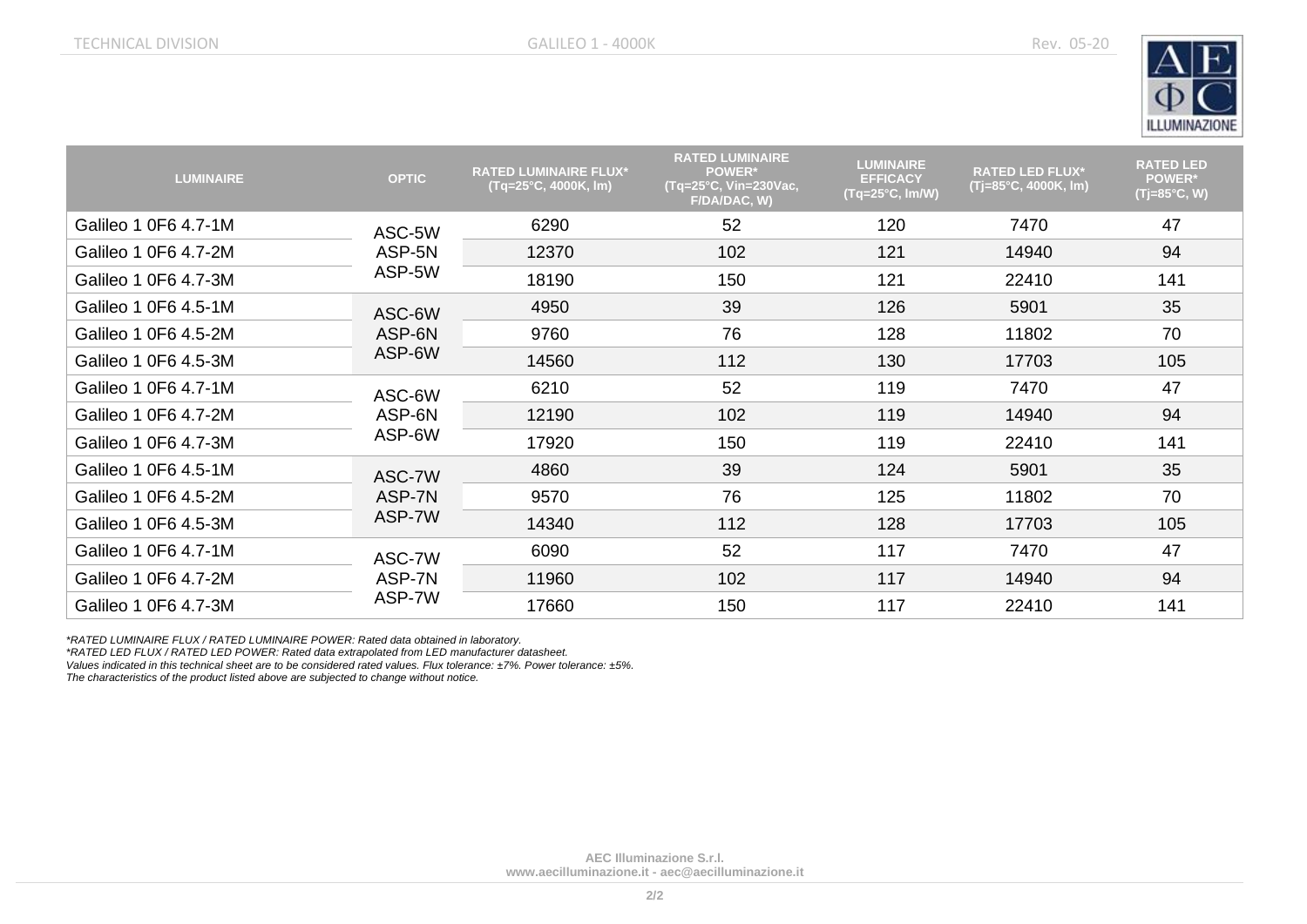

| <b>LUMINAIRE</b>       | <b>OPTIC</b>                 | <b>RATED LUMINAIRE FLUX*</b><br>(Tq=25°C, 3000K, lm) | <b>RATED LUMINAIRE</b><br><b>POWER*</b><br>$\sqrt{(Tq=25^{\circ}C, Vin=230Vac)}$<br>F/DA/DAC, W) | <b>LUMINAIRE</b><br><b>EFFICACY</b><br>(Tq=25°C, Im/W) | <b>RATED LED FLUX*</b><br>(Tj=85°C, 3000K, lm) | <b>RATED LED</b><br><b>POWER*</b><br>(Tj=85°C, W) |
|------------------------|------------------------------|------------------------------------------------------|--------------------------------------------------------------------------------------------------|--------------------------------------------------------|------------------------------------------------|---------------------------------------------------|
| Galileo 1 0F2H1 3.5-2M | <b>S05</b><br>STU-M<br>STU-S | 3430                                                 | 30.5                                                                                             | 112                                                    | 3980                                           | 26                                                |
| Galileo 1 0F2H1 3.5-4M |                              | 6650                                                 | 57                                                                                               | 116                                                    | 7960                                           | 52                                                |
| Galileo 1 0F2H1 3.5-6M |                              | 10330                                                | 85                                                                                               | 121                                                    | 11940                                          | 78                                                |
| Galileo 1 0F2H1 3.7-2M | <b>S05</b>                   | 4390                                                 | 40                                                                                               | 109                                                    | 5040                                           | 36                                                |
| Galileo 1 0F2H1 3.7-4M | STU-M                        | 8360                                                 | 76                                                                                               | 110                                                    | 10080                                          | 72                                                |
| Galileo 1 0F2H1 3.7-6M | STU-S                        | 13090                                                | 114                                                                                              | 114                                                    | 15120                                          | 108                                               |
| Galileo 1 0F3 3.5-2M   | STE-M<br>STE-S<br><b>STW</b> | 4800                                                 | 39                                                                                               | 123                                                    | 5402                                           | 34                                                |
| Galileo 1 0F3 3.5-4M   |                              | 9250                                                 | 76                                                                                               | 121                                                    | 10804                                          | 68                                                |
| Galileo 1 0F3 3.5-6M   |                              | 14110                                                | 112                                                                                              | 125                                                    | 16206                                          | 102                                               |
| Galileo 1 0F3 3.7-2M   | STE-M<br>STE-S               | 6070                                                 | 52                                                                                               | 116                                                    | 6840                                           | 48                                                |
| Galileo 1 0F3 3.7-4M   |                              | 11670                                                | 102                                                                                              | 114                                                    | 13680                                          | 96                                                |
| Galileo 1 0F3 3.7-6M   | <b>STW</b>                   | 17710                                                | 150                                                                                              | 118                                                    | 20520                                          | 144                                               |
| Galileo 1 0F6 3.5-1M   | ASC-4W                       | 4760                                                 | 39                                                                                               | 122                                                    | 5190                                           | 35                                                |
| Galileo 1 0F6 3.5-2M   | ASP-4N<br>ASP-4W             | 9370                                                 | 76                                                                                               | 123                                                    | 10380                                          | 70                                                |
| Galileo 1 0F6 3.5-3M   |                              | 14000                                                | 112                                                                                              | 125                                                    | 15570                                          | 105                                               |
| Galileo 1 0F6 3.7-1M   | ASC-4W<br>ASP-4N<br>ASP-4W   | 5960                                                 | 52                                                                                               | 114                                                    | 6570                                           | 47                                                |
| Galileo 1 0F6 3.7-2M   |                              | 11720                                                | 102                                                                                              | 114                                                    | 13140                                          | 94                                                |
| Galileo 1 0F6 3.7-3M   |                              | 17230                                                | 150                                                                                              | 114                                                    | 19710                                          | 141                                               |
| Galileo 1 0F6 3.5-1M   | ASC-5W<br>ASP-5N<br>ASP-5W   | 4680                                                 | 39                                                                                               | 120                                                    | 5190                                           | 35                                                |
| Galileo 1 0F6 3.5-2M   |                              | 9210                                                 | 76                                                                                               | 121                                                    | 10380                                          | 70                                                |
| Galileo 1 0F6 3.5-3M   |                              | 13740                                                | 112                                                                                              | 122                                                    | 15570                                          | 105                                               |

**AEC Illuminazione S.r.l. [www.aecilluminazione.it](http://www.aecilluminazione.it/) - [aec@aecilluminazione.it](mailto:aec@aecilluminazione.it)**